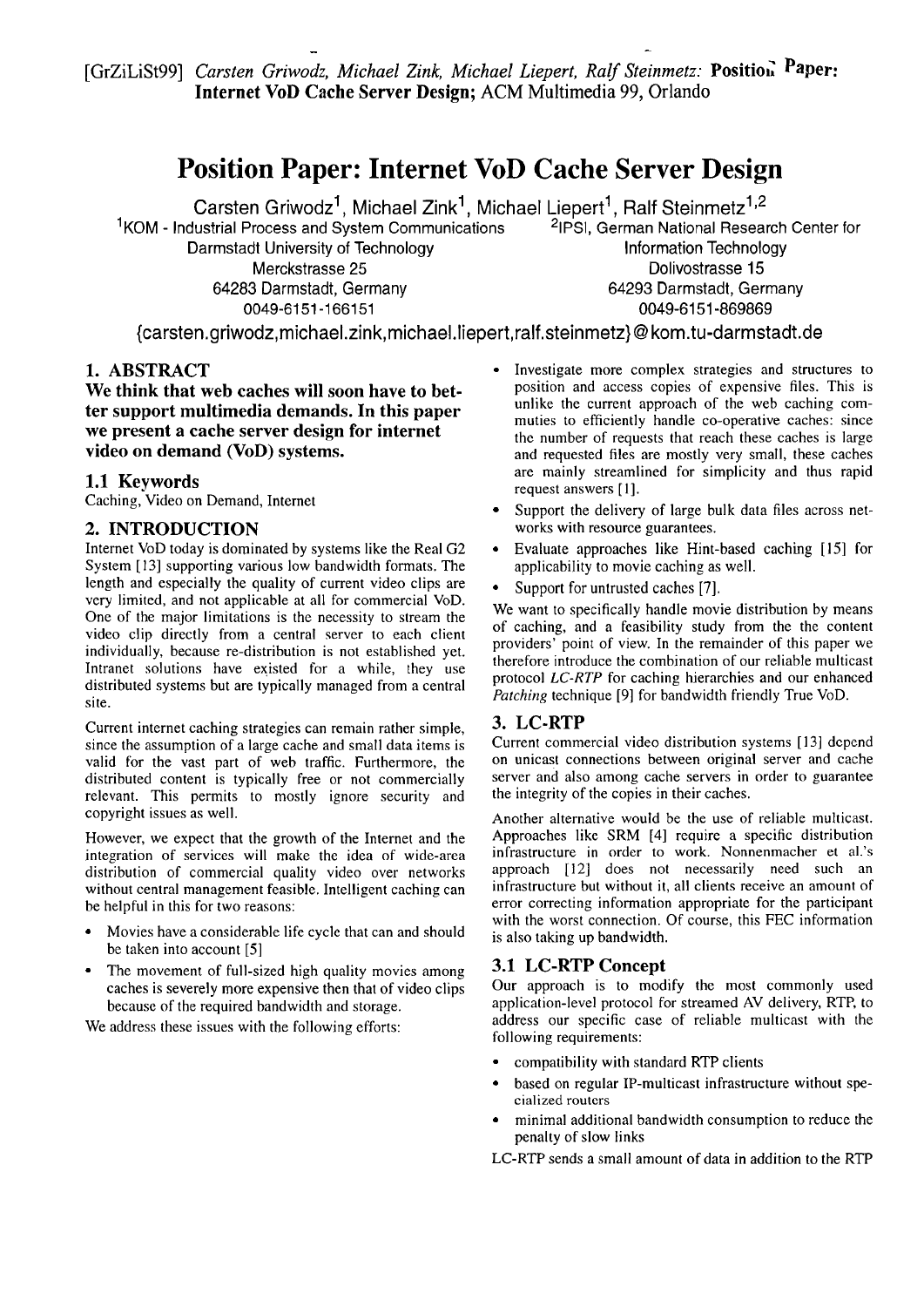

**Figure 1. LC-RTP byte count supports retransmission** 

position in the original file. This is achieved by the use of a a standard RTP receiver is able to process the incoming LC-<br>byte count that represents the actual position in a file. On the RTP packets since the extension h byte count that represents the actual position in a file. On the receiver's side in the case of a packet loss the byte count contained in each arriving packet is used to reserve space for If a data loss occurs at one of the caching servers, space for the missing information can be allocated at the correct the missing information can be allocated the missing data that will be filled afterwards by the initial distribution (Figure 1).<br> **position** in the file due to the byte count that is included in<br> **position** in the file due to the byte count that is included in

LC-RTP makes use of the standard mechanisms for RTP  $[14]$  extensions. The X flag (extension flag) is used in order to show that an extension header is following the standard RTP header. A standard RTP implementation ignores the  $X$ flag and the extension header and treats the packet as a standard RTP packet.

In case that a sender is asked to send a specific movie via LC-RTP an extension header of 8 bytes is added to each packet. It includes the above described byte count. Assuming UDP packets with a maximum payload of 512 bytes this causes an additional overhead of 1,6%.

### **3.2 LC-RTP Scenario**

The following example shows how reliable multicast including the above described requirernents is achieved with LC-RTP. As an example, in Figure 2 the original video data



**Figure 2. Example scenario** 

is located on server A. Server B and C are also video servers that operate mainly as cache servers. Clients 1 and 4 are requesting the Same video from server A. Assume that the file is neither cached on server B nor on C so far. Server **A**  starts sending an LC-RTP multicast stream which is received by the servers B and *C* where a write through caching is perforrned. Thus, the received data is stored locally in a file while as well being streamed at the same

header to determine exactly the amount of lost data and its time further towards the requesting clients. At the client side

the LC extension header. After the file is transrnitted completely the receivers send an application specific RTCP packet containing the collection of losses to the sender. This report is sent after a random time to avoid flooding. If a report frorn another client has been observed covering the complete LC list, no report is sent.

The sender then resends the missing data to the receivers. Retransmission also includes the LC-RTP functionality to make Sure that the whole file is received and stored correctly at the local cache. A timer at the receiver cancels the session if no additional data is received after a while in order to avoid an endless loop of retransmissions.

Without additional techniques, we must admit that we do not observe concurrent requests that allow such savings in real life frequently. To increase the savings we have looked for options to combine LC-RTP with other ideas.

# 4. PATCHING

We have also found in the past that the Patching approach by Hua et al. [10] has provided an interesting means for saving server capacity in centralized systems. We have presented one approach for dynamical optimization of the server load depending on a specific movie's recent hit probability in [6].

Patching works by delivering a full movie from start to end to the first client that requests this movie.

Subsequent requests in a temporal interval after each multicasted movie are not served by transmitting the Same movie again. Instead, the client is provided with sufficient information to join the initial stream, and an additional patch stream for the missing initial portion of the movie. These subsequent clients provided with patch streams use local cyclic buffers to delay play-out of received main multicast portion of the movie. There is an optimal time mostly depending on the frequency of requests for a movie. After that time, a further request is answered by repeating the complete movie multicast stream, instead of sending more patches in parallel (cf. calculations in [6, 10]).

The Patching technique can be applied recursively by sending a second patch to the initial patch in addition to the remaining portion of the full movie transmission and so on.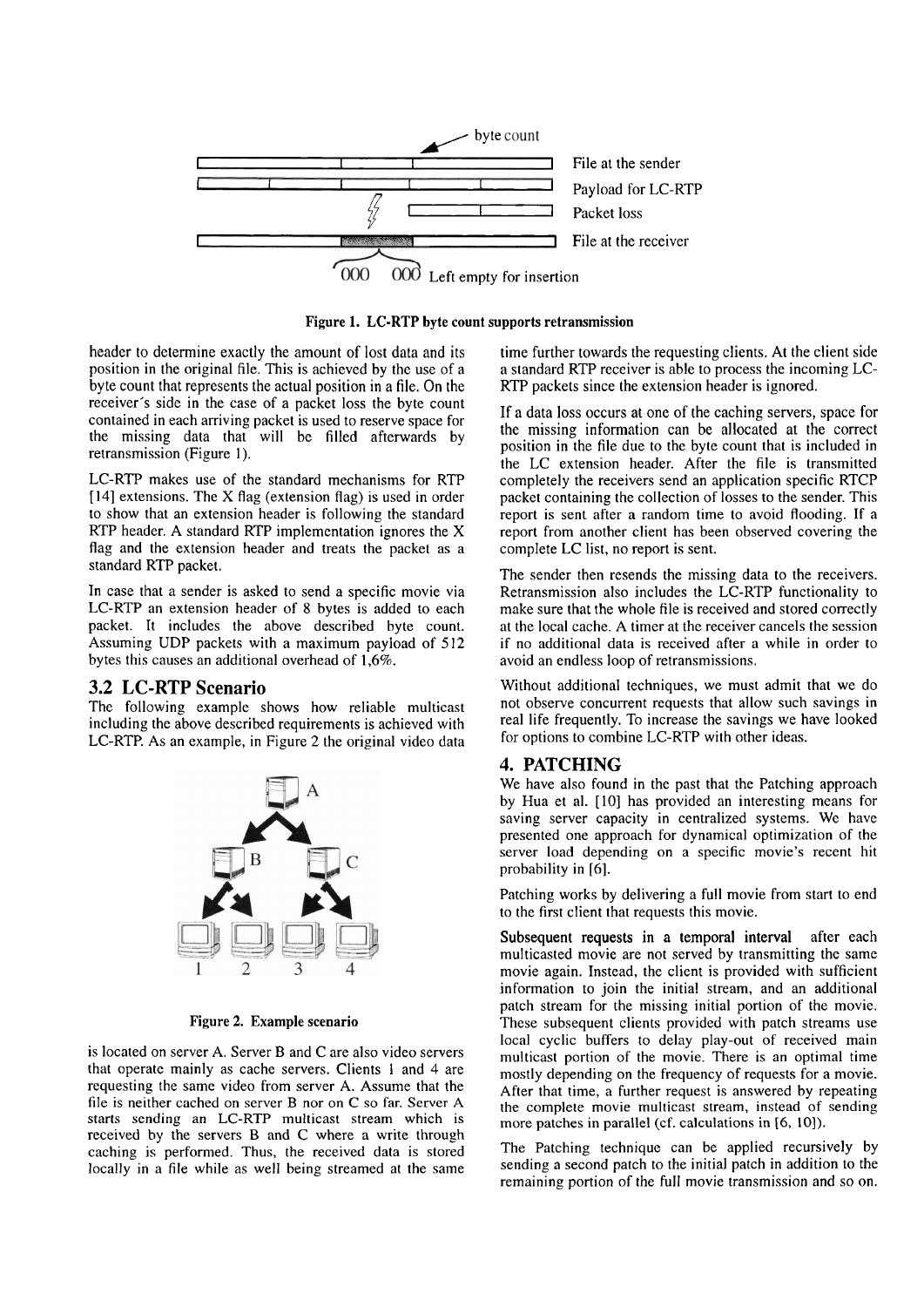

Figure **3.** Patching

- 
- another makes sense at the client, and performance guarantees.
- the smallest sensible interval size for a specific movie,<br>below which a batching [3] or piggybacking [8] A second option is inspired by the handling of M-JPEG<br>movies: each packet can be stored as an individual file, and

we have made some calculations for long-term savings, but the results have been unstable under different assumptions concerning the network cost in a distribution system and it seems impossible to validate them at this time.

We think that a model in which the VoD clients have a large enough buffer to preload the complete Set of existing movies is not feasible even if today it would be possible to equip the clients with a sufficient amount of RAM. Clients should be held as simple as possible in order to manage them easily and also to keep them inexpensive since they may require replacement every few years because of newly available technologies.

Under these assumptions, we combine the ideas of movie caching and Patching and demonstrate that the technical means have been developed already; non-withstanding the fact that the current elements to such a solution are very expensive or not in a product state yet.

#### **5. STREAMING INCOMPLETE FILES**

Various multimedia file systems exist that are able to handle the reading from an incomplete file that is still Open for writing. Examples of file systems that are capable of this operation with performance guarantees are SGI's XFS, IBM's TigerShark [9] and the Fellini [I I] filesystem. It is unclear whether these file Systems are able to handle multiple concurrent writes to their files, but other means, e.g. TigerShark's play lists allows the concatenated delivery of subsequent pieces of a movie to a client; storing each patch in *a* seperate file and delivering the stream from these files one after each other in the correct order circumvents this potential problem.

It would be possible to implement the reception mechanism

The limit to this is given by:<br> **of LC-RTP** in such a way that files are closed after each<br>
write operation for one packet. While this is horribly the number of streams that can be received by a client in<br>expensive in most file systems, some optimistic<br>implementation such as the Euro for file some optimistic parallel,<br>the granularity at which a switching from one patch to handle several of these streams at once; obviously without handle several of these streams at once; obviously without

approach can be used without recognizable service deg-<br>
radation for the user.<br>
The use of patch streams is depicted in Figure 3.<br>
The use of patch streams is depicted in Figure 3.<br>
Letter all the stream of the cache separ In extension to the server load optimization approach of  $[9]$ , approach is taken, it is appropriate to store movies in this way at all times.

> Our current approach is to extend Ext2 to fully Support admission controlled, concurrent scattered read and write operations.

## **6. VoD CACHE SERVER DESIGN**

To combine the LC-RTP and the *patching* approaches in a *patch caching system, we need to modify the retransmission* approach a little bit. **A** specific use of the cache server file system is also required, and can be addressed in several ways.

First of all, both the original server and the cache servers of the *patch caching* distribution hierarchy need to be aware of thc modification from the original LC-RTP usage, or client requests will not be answered in any expected way.

The client, which is a regular RTP-receiving application, contacts the cache server with a request for a certain movie title; products demonstrate that this can be done in the Same way for video as it is done for web pages. **A** cache server that receives this request and has the movie or at least the initial portion of the movie already stored locally assumes that the movie can be streamed to the client in an individual unicast transmission (fine-grained batching could be used to collect a couple of requests in this case as well). Even if the movie is not completely available, some other client is currently requesting it from the server and the remaining part will arrive at the cache server before it is required by the new client. Obviously, this requires that the cache server is able to send data from partially available movies. Some more information concerning this issue will be presented later.